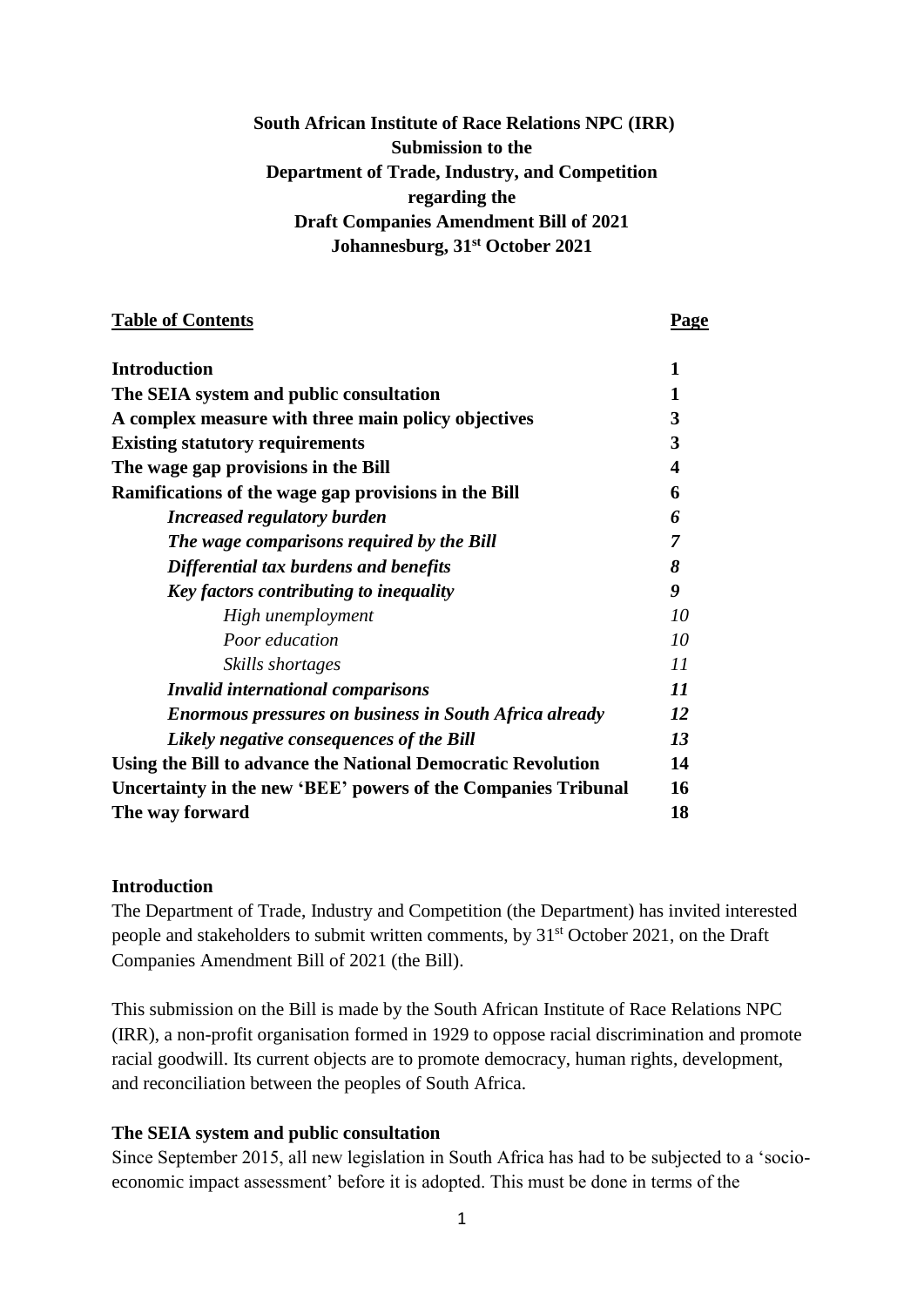Guidelines for the Socio-Economic Impact Assessment System (SEIAS) developed by the Department of Planning, Monitoring, and Evaluation in May 2015. The aim of this new system is to ensure that 'the full costs of regulations and especially the impact on the economy' are fully understood before new rules are introduced.<sup>1</sup>

According to the Guidelines, SEIAS must be applied at various stages in the policy process. Once new legislation has been proposed, 'an initial assessment' must be conducted to identify different 'options for addressing the problem' and making 'a rough evaluation' of their respective costs and benefits. Thereafter, 'appropriate consultation' is needed, along with 'a continual review of the impact assessment as the proposals evolve'.<sup>2</sup>

A 'final impact assessment' must then be developed that 'provides a detailed evaluation of the likely effects of the [proposed law] in terms of implementation and compliance costs as well as the anticipated outcome'. When a measure is published 'for public comment and consultation with stakeholders', this final assessment must be attached to it. <sup>3</sup>

The Bill on which comment is being sought is likely to have considerable negative economic ramifications. For the reasons more fully described in due course, its wage-gap provisions alone (quite apart from various other worrying clauses) will add to the regulatory burden on listed companies while providing yet another barrier to investment, growth, and employment.

This, in turn, will add to inequality, rather than helping to reduce it. It will also make recovery from the Covid-19 lockdown, which has caused unprecedented damage to an already ailing economy, still harder to achieve. Yet no proper SEIA assessment of the Bill has been carried out, while no final SEIA report has been appended to the Bill to help inform the public in formulating their comments.

This has important ramifications for the public consultation in the legislative process that the Constitution requires. Public participation in law making is a vital aspect of South Africa's representative and participatory democracy, as the Constitutional Court has repeatedly reaffirmed in judgments spanning a decade or more. These rulings include *Matatiele Municipality and others* v *President of the Republic of South Africa and others*, *Doctors for Life International* v *Speaker of the National Assembly and others*, and *Land Access Movement of South Africa and others* v *Chairperson of the National Council of Provinces and others.*<sup>4</sup>

In the *New Clicks* case in the Constitutional Court, Mr Justice Albie Sachs noted that there were many ways in which public participation could be facilitated. He added: 'What matters

-

<sup>&</sup>lt;sup>1</sup> Department of Planning, Monitoring and Evaluation, 'Socio-Economic Impact Assessment System (SEIAS), Revised Impact Assessment: National Health Insurance Bill', 26 June 2019 (2019 SEIAS Assessment); *SEIAS Guidelines*, p3, May 2015

<sup>2</sup> *SEIAS Guidelines* p7

<sup>3</sup> *SEIAS Guidelines*, p11

<sup>4</sup> [2006] ZACC 12; 2007 (1) BCLR 47 (CC); 2006 (6) SA 416 (CC); [2016] ZACC 22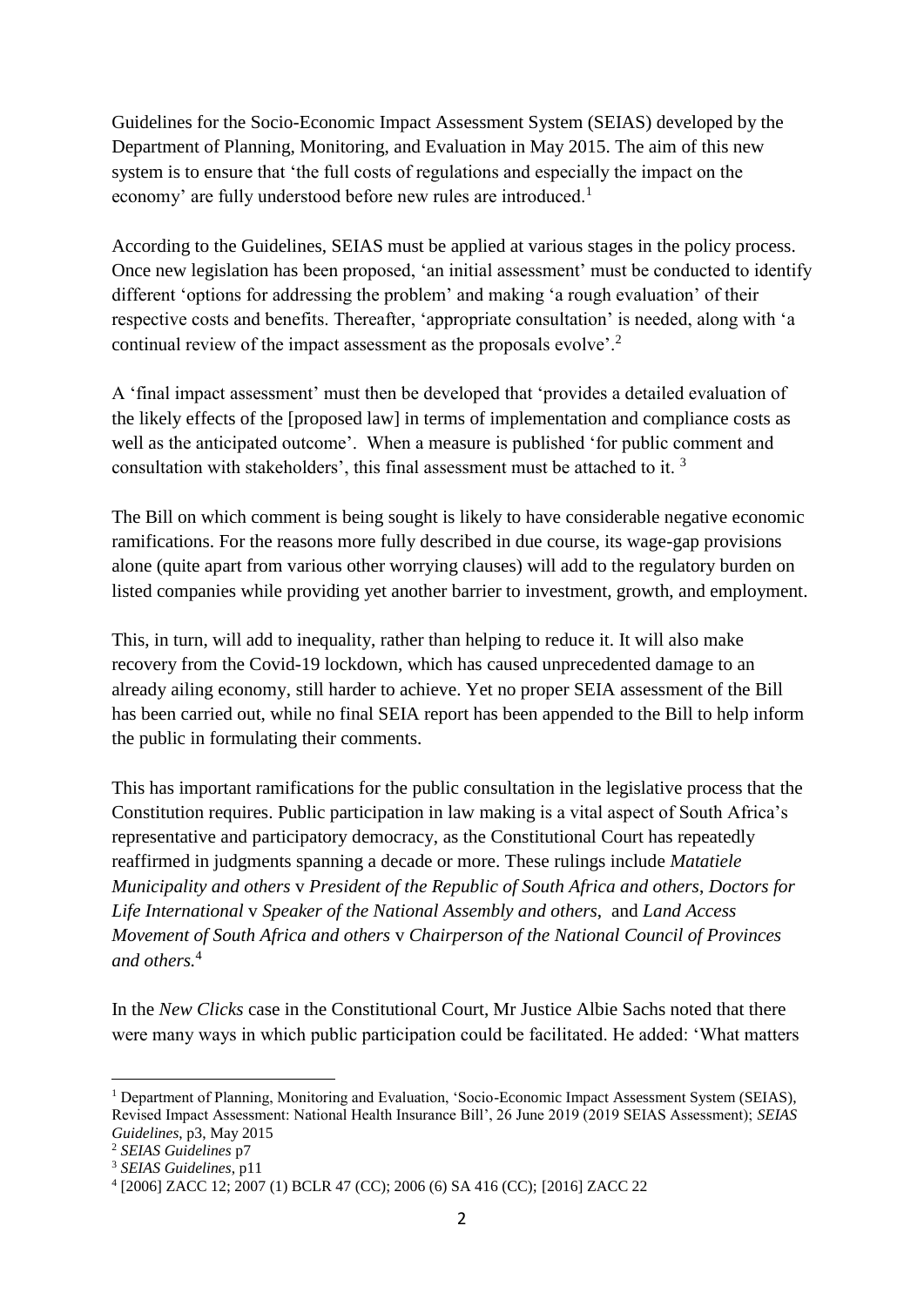is that…a reasonable opportunity is offered to members of the public and all interested parties *to know about the issues* and to have an adequate say'. This passage was quoted with approval in both *Doctors for Life* and in the *Land Access* case.<sup>5</sup>

The best way for the government to ensure that the public and all interested parties 'know about the issues' raised by a bill and are thus equipped to 'have an adequate say' on its content and its ramifications is for those who put forward new legislation to comply with the state's own SEIA system. However, the Department has failed to comply with this obligation. This is a serious procedural defect – and it undermines much of the value of opportunity for public comment that it has provided.

# **A complex Bill with three main policy objectives**

The Bill was first published for public comment in September 2018 and has since been significantly revised. For this reason – and also to obtain further comment on its new provisions – it has now been published for a second time.<sup>6</sup>

According to the Background Note and Explanatory Memorandum on the Bill, the present proposed amendments have three main policy objectives:<sup>7</sup>

- 1) to enhance the ease of doing business in South Africa;
- 2) to help 'achieve equity' as between executives and workers and 'address public concerns regarding high levels of inequalities in society'; and
- 3) to counter money laundering and terrorism by requiring companies to disclose the 'ultimate beneficial ownership' of their shares.

Given time constraints, the IRR can comment only on the second of these three aims (though it will also deal briefly with the uncertainty created by the Bill's provisions empowering the Companies Tribunal to adjudicate on 'administrative matters' referred to it by the Broad-Based Black Economic Empowerment Commission). According to the Bill, the fulfilment of this second objective requires significantly increased public disclosure and shareholder approval as regards 'the inequity of significant pay gaps between the top and bottom levels of a company'.<sup>8</sup>

# **Existing statutory requirements**

Under s30 of the Companies Act of 2008, public companies (and all other companies obliged to have their annual financial statements audited) must include in their financial statements a comprehensive description of the remuneration and benefits provided to all directors and prescribed officers. 9

-

<sup>5</sup> Section 59(1), Constitution of the Republic of South Africa, 1996; *Minister for Health and another* v *New Clicks South Africa (Pty) Ltd and others*, [2005] ZACC 14, at para 630, emphasis supplied by the IRR; *Doctors for Life*, at para 145; *Land Access* judgment, at para 59

<sup>6</sup> Para 1.1, Background Note and Explanatory Memorandum on the Companies Amendment Bill

<sup>7</sup> Para 2, Background Note and Explanatory Memorandum

<sup>8</sup> Para 5.1, Background note and explanatory memorandum

<sup>9</sup> Section 30(4), Companies Act of 2008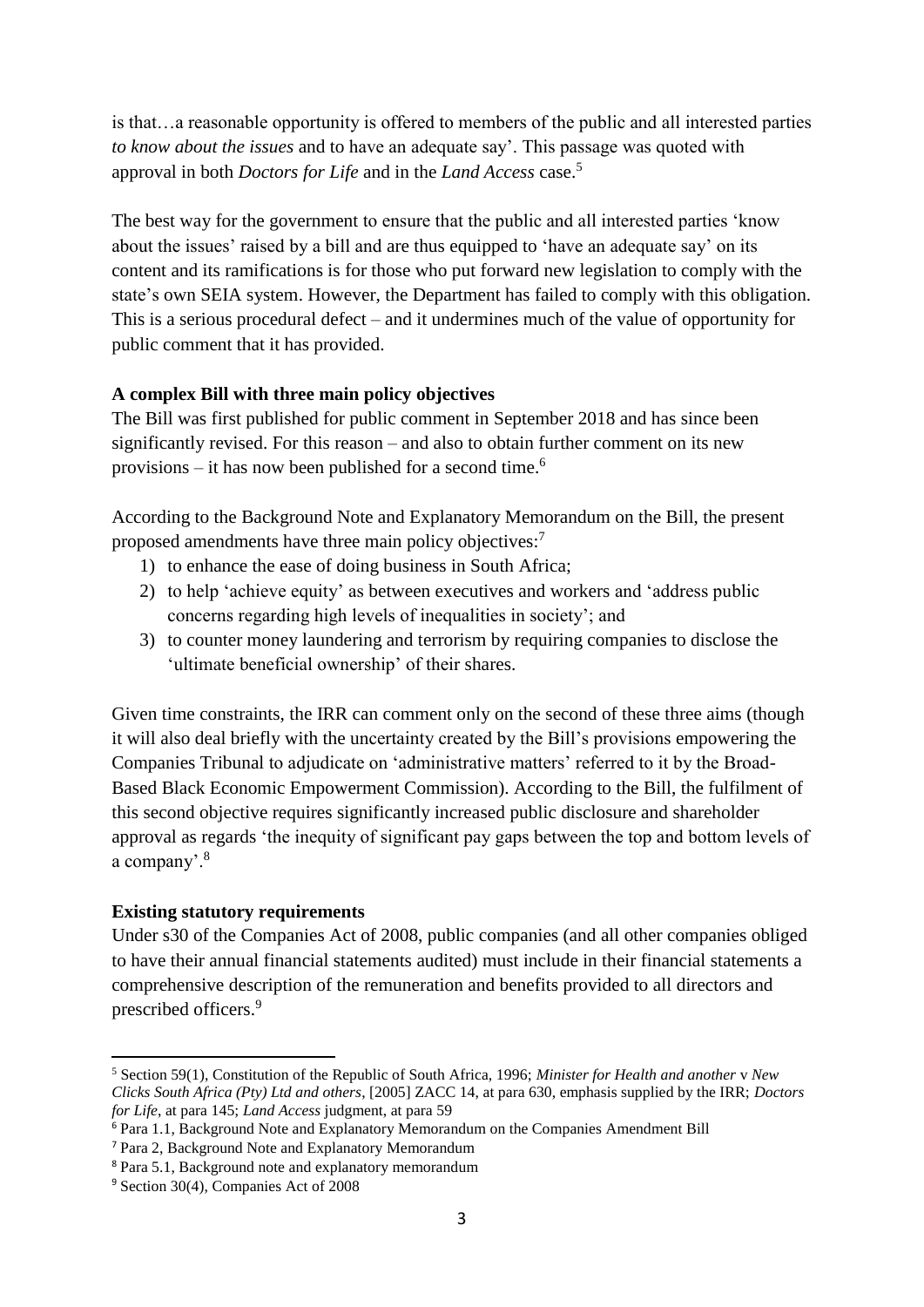'Remuneration' is broadly defined to include fees, salaries, bonuses, and 'performancerelated payments', along with expense allowances, pension contributions, share options, and financial assistance of any kind (preferential interest rates on loans, for example).<sup>10</sup>

Under s27 of the Employment Equity Act of 1998, designated employers (of 50 employees or more) must report to the Employment Conditions Commission established under the Basic Conditions of Employment Act of 1997 on the 'remuneration and benefits received in each occupational category and level' of their workforces.<sup>11</sup>

'Where disproportionate income differentials' are thus revealed, the designated employer 'must take measures to progressively reduce such differentials, subject to such guidance' as may be provided by the minister of employment and labour. These measures may range from collective bargaining and skills development to whatever 'other measures are appropriate in the circumstances'.<sup>12</sup>

The Employment Conditions Commission is obliged to 'research and investigate norms and benchmarks for proportionate income differentials'. It must also 'advise the minister on appropriate measures for reducing disproportionate differentials'.<sup>13</sup>

# **The wage gap provisions in the Bill**

The Bill inserts a new s30A into the 2008 Act. Under this new section, public and stateowned companies must include, in their annual financial statements, comprehensive information about the remuneration provided to their directors and prescribed officers, as well as the gap between their highest paid and lowest paid employees.<sup>14</sup>

According to s30A, every public and state-owned company must draw up 'a remuneration policy' for directors and prescribed officers, which must be approved by ordinary resolution (one passed by a 50% plus one majority) of shareholders at the company's annual general meeting. Once approved, this policy does not require further approval for three years or until a material change is made to it.<sup>15</sup>

This wording indicates that only significant changes to the remuneration policy need shareholder approval. However, this is at odds with another subsection in the new Section 30A which states that 'any changes to the remuneration policy' – by implication, irrespective

-

<sup>10</sup> Section 30(6), Companies Act of 2008

<sup>11</sup> Section 27 (1), Employment Equity Act of 1998

<sup>&</sup>lt;sup>12</sup> Section 27(2) and (3), Employment Equity Act of 1998

<sup>&</sup>lt;sup>13</sup> Section 27(4) to (5), Employment Equity Act of 1998]

<sup>14</sup> [https://www.cliffedekkerhofmeyr.com/en/news/publications/2021/Corporate/corporate-and-commercial-alert-](https://www.cliffedekkerhofmeyr.com/en/news/publications/2021/Corporate/corporate-and-commercial-alert-6-october-companies-amendment-bill-2021-drawing-attention-to-the-remuneration-gap.html)[6-october-companies-amendment-bill-2021-drawing-attention-to-the-remuneration-gap.html](https://www.cliffedekkerhofmeyr.com/en/news/publications/2021/Corporate/corporate-and-commercial-alert-6-october-companies-amendment-bill-2021-drawing-attention-to-the-remuneration-gap.html)

<sup>15</sup> Section 30A(1), (2), Bill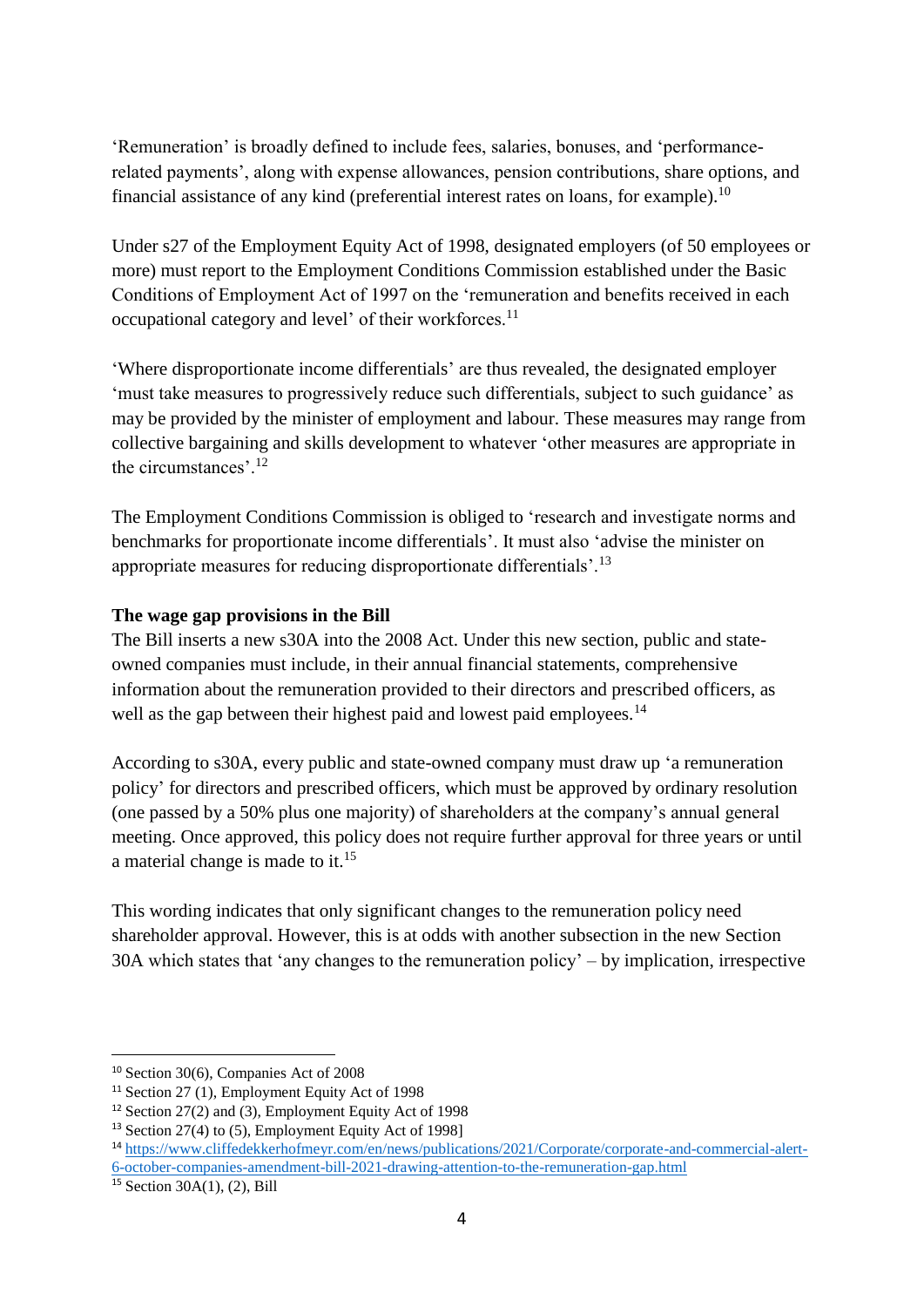of how minor they might be – 'may be implemented' only after shareholder approval has been obtained by ordinary resolution.<sup>16</sup>

Every public and state-owned company must also draw up an 'implementation report', which must 'give details of the remuneration and benefits received by each director and prescribed officer' in the year under review.<sup>17</sup>

The implementation report forms a crucial part of the overall 'remuneration report'. This report must also include a 'background statement', the remuneration policy of the company, and the following information:<sup>18</sup>

- 1) the total remuneration (as broadly defined) of 'the employee of the company with the highest total remuneration' in that year;
- 2) the total remuneration (again, as broadly defined) of the company employee with 'the lowest total remuneration';
- 3) the average remuneration of all employees and the median remuneration of all employees (the median being the remuneration level that divides employee earnings in half, with half earning more than the median and the other half earning less); and
- 4) 'the remuneration gap, reflecting the ratio between the total remuneration of the top 5% highest paid employees and the total remuneration of the bottom 5% lowest paid employees'.

This composite remuneration report, with its various elements, must be approved by the company's board and then presented to shareholders at the annual general meeting for their approval. Shareholders must vote on both the remuneration policy and the implementation report 'as separate documents with separate voting requirements'.<sup>19</sup> In both instances, however, an ordinary resolution is required, which means that a 50% plus one majority is needed in favour of the relevant report.<sup>20</sup>

If the remuneration policy is not approved by ordinary resolution, it must be presented to the next annual general meeting, or to a special shareholders' meeting called for this purpose, until the requisite approval is obtained.<sup>21</sup> The Bill is silent, however, as to the legal status of payments that have already been *received* by directors and prescribed officers, in accordance with the remuneration policy's proposals, and as set out in the accompanying implementation report. This creates considerable uncertainty as to what the consequences of non-approval of the remuneration policy will be.

If the implementation report (as opposed to the remuneration policy) is not approved by ordinary resolution, two results must follow, according to the Bill. First, the remuneration

1

 $16$  Section 30A(8), Bill

 $17$  Section 30A(3), Bill

 $18$  Section 30A(3)(d) to (f), Bill

 $19$  Section 30A(4) to (6), Bill

 $20$  Section 30A(6), Bill

 $21$  Section 30A(7), Bill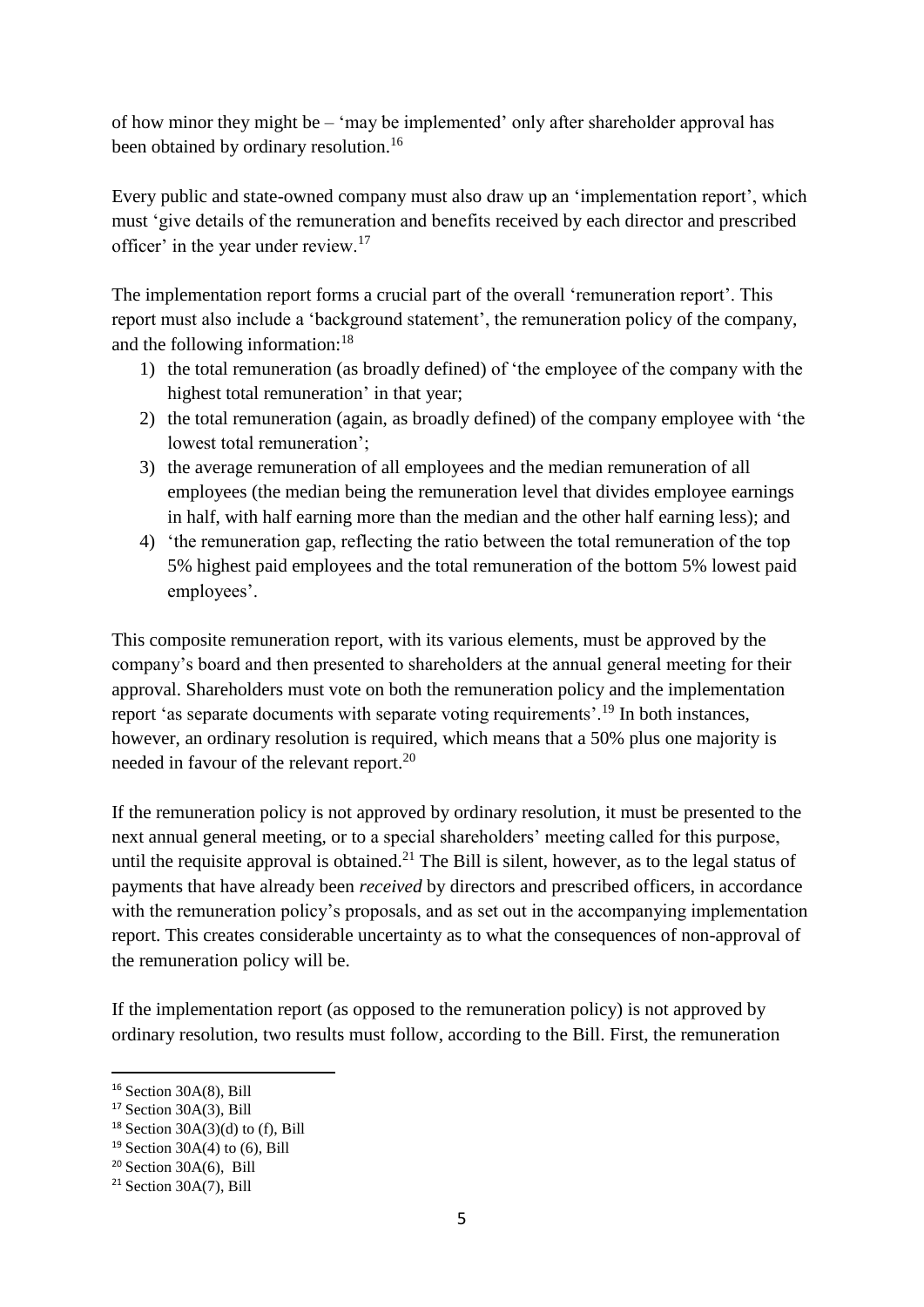committee must provide an explanation, at the following annual general meeting, of 'the manner in which the shareholders' concerns have been taken into account'. Again, this raises questions as to whether any steps might need to be taken to counter the earlier failure to approve. It also raises the possibility – not spelt out in the Bill – that some claw-back of the remuneration already provided to directors and prescribed offers might in practice be required to meet shareholder concerns.

The second consequence of the non-approval of the implementation report is that 'the nonexecutive directors' serving on the remuneration committee 'shall be required to stand down for re-election [in] every year of such rejection of the implementation report'.<sup>22</sup>

This wording indicates that the relevant non-executive directors are to be barred from standing for re-election as directors and not merely from appointment to the remuneration committee. Comments law firm CliffeDekkerHofmeyr: 'Voting down an implementation report would be akin to the removal of a director under s71 of the Act and may be selfdefeating insofar as it results in a high turnover of non-executive directors or reduces the number of suitably qualified non-executive directors that are willing to serve on a company's remuneration committee.<sup>23</sup>

# **Ramifications of the wage gap provisions in the Bill** *Increased regulatory burden*

According to the Background Note to the Bill, one of its three key objectives is to increase the 'ease of doing business' in South Africa. Towards this end, the Background Note adds, 'it is important that company law should…be clear, user friendly, consistent with wellestablished principles, and not over-burdensome on the conduct of business. This is important not only for the attraction of foreign investors but also for the efficient and effective conduct of the domestic economy and for the creation of jobs'. The Bill therefore seeks to 'increase legal certainty' where this is needed, 'provide greater flexibility to companies' in certain circumstances, and 'remove unnecessary provisions' from the Act.<sup>24</sup>

The wage gap provisions in the Bill are inconsistent with these policy goals. The provisions are often vaguely phrased and thus add to legal uncertainty – particularly on the consequences of non-approval of the remuneration policy and implementation report (as set out above) and in other spheres as well (whether pre- or post-tax remuneration must be reported, for example, as described below). Far from providing 'greater flexibility', the new clauses reduce the discretion that companies need in deciding on appropriate remuneration for their senior executives. In addition, the new wage gap provisions are unnecessary, as both the Companies Act and the Employment Equity Act already have adequate rules on the disclosure of executive pay and the reduction of 'disproportionate income differentials'

1

 $22$  Section 30A(9)(b), Bill

<sup>23</sup> cliffedekkerhofmeyr, op cit, p5

<sup>24</sup> Para 2.2.1, Background Note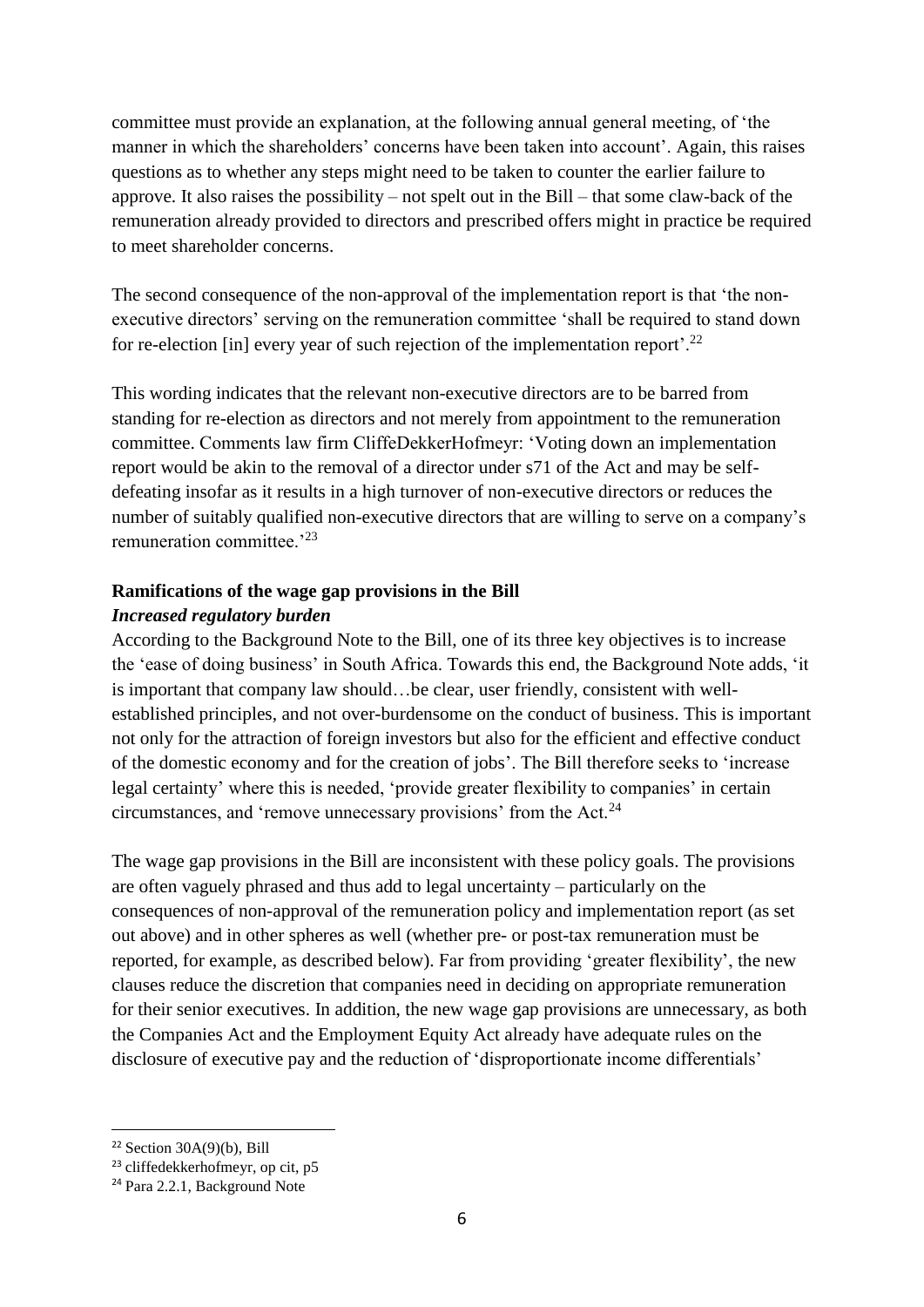between senior and junior employees. The wage gap clauses thus add to the 'unnecessary provisions' in the Act, instead of helping to reduce them.

The wage gap provisions also increase, rather than reduce, the regulatory burden on business in South Africa. The administrative burden in drawing up and adopting the remuneration report with its different elements is likely to be considerable. More seriously still, in implicitly requiring that the wage gap be narrowed, s30A imposes obligations on companies that will be virtually impossible for them to discharge – especially given the magnitude of the unemployment crisis and the extent of the skills shortage within the country (see *Key factors contributing to inequality*, below).

The wage gap clauses in the Bill effectively require listed companies to overcome societal obstacles to more equal pay that lie beyond the scope of business to tackle. Threatening listed companies with reputational damage and other adverse consequences for failing to achieve what they cannot reasonably be expected to accomplish will significantly *increase* the regulatory burden on the private sector. It will also make South Africa still more hostile to direct investment, whether foreign or domestic. It certainly will not ease the burden of doing business here.

Piet Mouton, CEO of PSG, an asset management company, has criticised the increased regulatory burden the Bill will bring. In his words, 'law-abiding businesses are [already] being swamped as they try to comply with increasingly onerous regulations instead of getting on with trying to make money for shareholders'. The burden on listed – as opposed to other – companies is particularly high, moreover, and will be made worse by the Bill. 'The advantages of being listed are now rapidly disappearing,' he warns. <sup>25</sup>

Already, the number of companies listed on the JSE has declined sharply in the past 30 years, dropping from close on 780 to just over 330 today. This is partly because of a consolidation process found in other countries too, as large numbers of smaller companies have been replaced by a smaller number of much bigger ones. The JSE itself, however, is concerned that the country's macroeconomic environment has deteriorated in the past five years – and that this is already prompting an increase in capital outflows.<sup>26</sup>

# *The wage comparisons required by the Bill*

As earlier noted, the Bill requires listed companies to set out not only the average and median wages paid to their employees but also:<sup>27</sup>

- the gap between the highest and lowest paid single employee, and
- $\bullet$  the gap between the highest paid 5% of employees and the lowest paid 5%.

<sup>&</sup>lt;sup>25</sup> Sunday Times Business Times 24 October 2021

<sup>26</sup> https://businesstech.co.za/news/finance/529244/south-africas-shrinking-jse-investors-explain-whats-goingon/

 $27$  Section 30A(3)(d) to (f), Bill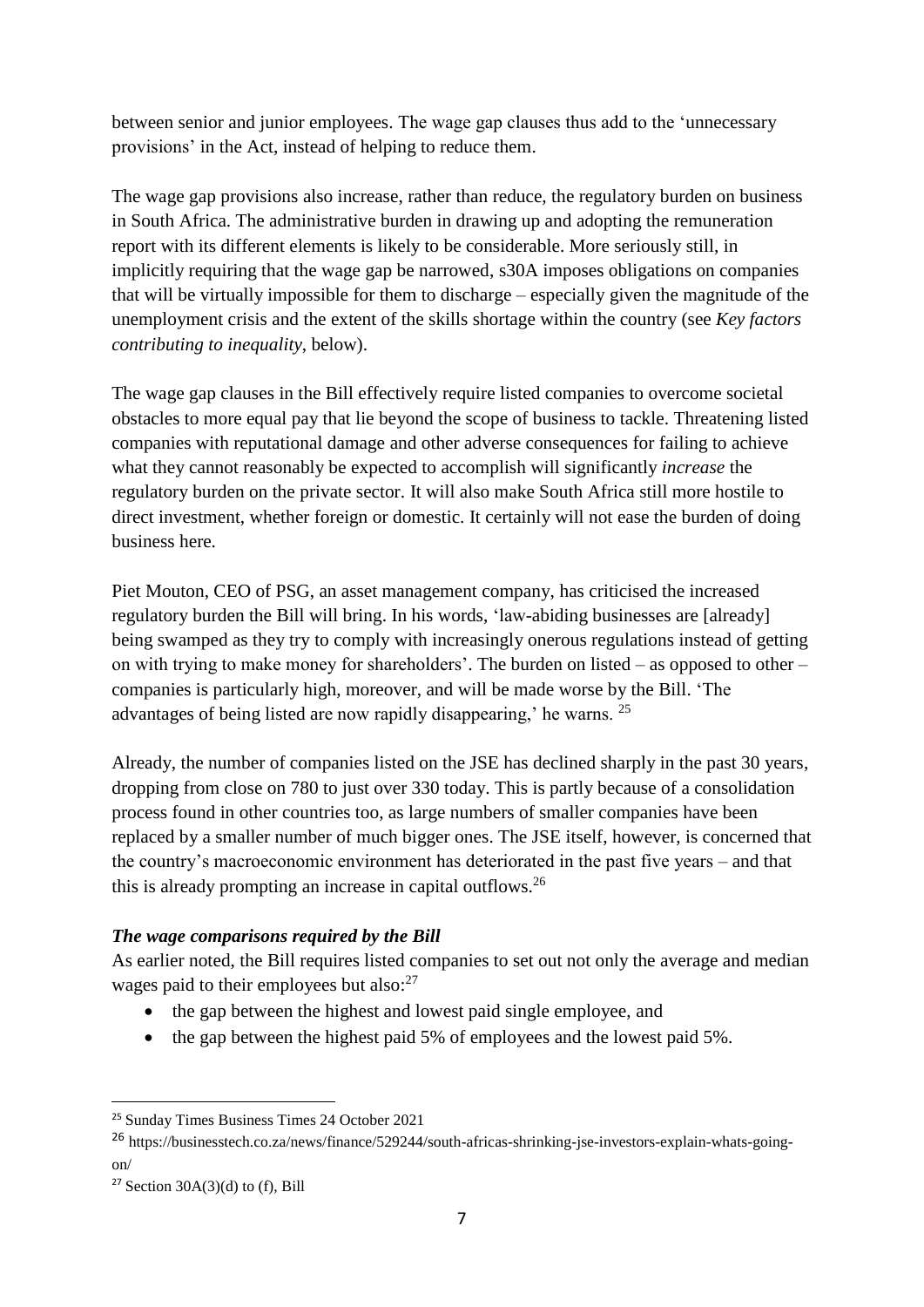However, as Busi Mavuso, CEO of Business Leadership South Africa (BLSA), has warned, information about the wage gap between the top and bottom 5% of employees is meaningless without an understanding of the surrounding circumstances. The gap will be particularly high within a supermarket chain, for instance, as it is likely to have large numbers of tellers and packing staff with relatively low levels of skill. The gap will be far narrower within an investment bank which employs mainly professional staff. But the bigger wage gap within the supermarket chain does not mean that it is unfairly 'exploiting' its lower-paid personnel, as Ms Mavuso points out. 28

On the contrary, all the bigger wage gap shows is that the supermarket business model requires such enterprises to employ large numbers of people with limited skills. In South Africa, moreover, there are far more people in this category than there are jobs available for them. This 'over-supply' of the relatively poorly skilled also drives down wages within this group.

In addition, the expertise required by the CEO of a listed company (likely to be the best-paid employee) and an office cleaner (likely to be the worst-paid) is so different that no meaningful comparison can be made between their salaries. The CEO needs a complex variety of qualifications and skills, including a capacity for strong leadership and risk-taking entrepreneurship and a broad-ranging knowledge of all facets of the business. A cleaner must be able, in essence, to sweep, vacuum, and dust. That the CEO earns far more is hardly surprising – and especially so in South Africa, where people with high-level skills are scarce and millions of individuals with limited skills are in over-supply.<sup>29</sup>

Superficial wage comparisons overlook other relevant factors too. Among other things:

- executive remuneration commonly includes a performance-based element which is not part of normal pay, becomes due only in specific circumstances, and fluctuates from year to year; while
- executive remuneration is often difficult to quantify, especially where it involves benefits such as share options.

One of the great uncertainties in the Bill, moreover, is its failure to explain whether the salaries to be reported are pre-tax or after-tax. Yet the difference is often great, especially at executive levels. As the Background Note acknowledges, 'the median pre-tax package for a CEO of a listed company was R5.2 million in 2020 and after-tax it was R2.8 million' (as described in a regular survey of executive remuneration carried out by audit firm  $PWC$ ).<sup>30</sup> The Background Note invites public comment on 'whether ratios should reflect pre-tax or post-tax remuneration',<sup>31</sup> but the relevant issues extend well beyond this.

<sup>28</sup> Business Day 11 October 2021

<sup>29</sup> Sunday Times Business Times 17 October 2021

<sup>30</sup> Para 5.19, Background Note

<sup>&</sup>lt;sup>31</sup> Para 5.24, Background Note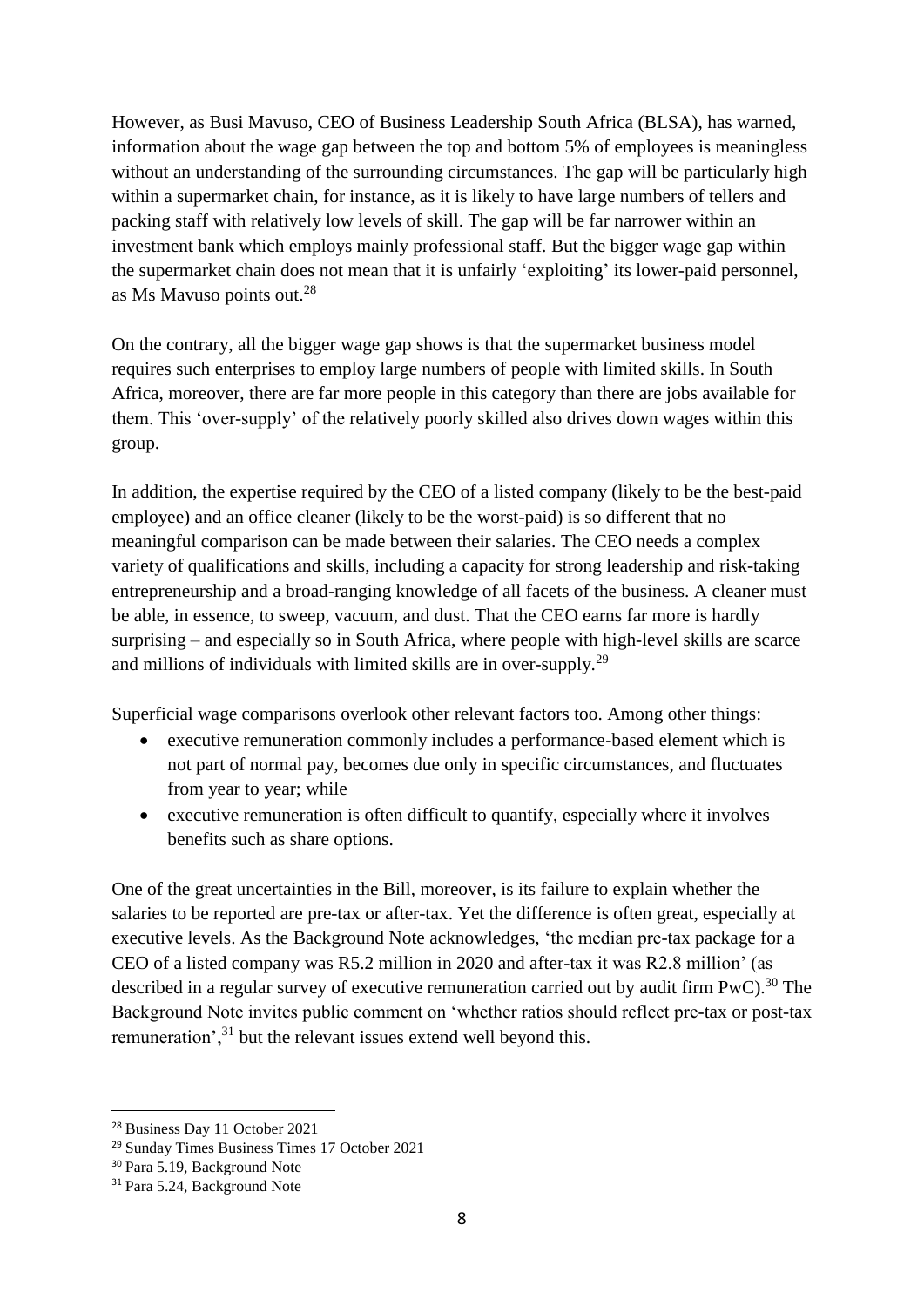### *Differential tax burdens and benefits*

In South Africa, redistribution via the budget has long been substantial, with higher-paid South Africans (mostly white in the apartheid period but increasingly black since 1994) making far greater contributions to tax revenues than the benefits they receive back from the state. This was confirmed in a 1992 study by the International Monetary Fund (IMF) on economic policies for a post-apartheid South Africa, which investigated the possibility of increasing redistributive taxes.

In the words of Dave Steward, chairman of the FW de Klerk Foundation, the IMF study found that 'even at that time, white South Africans paid 32% of their incomes in tax but received back from the state only 8.7% in education, health, and social benefits. This gave them what the IMF called a relative tax burden of 23.2%. This was more than twice as high as the relative tax burden of the next highest country (Canada) and three times the tax burden of countries like France and Germany.'<sup>32</sup>

Since 1994, moreover, the relative tax burden on wealthy South Africans has increased substantially as redistribution via the budget has intensified. According to Econometrix, 5.8% of South Africa's population (both white and black) pays 92% of personal income tax and 85% of Value-Added Tax (VAT), amounting to some R780bn in 2019/20 (the latest year for which this data is available).<sup>33</sup>

If we assume that the relative tax burden on this small group has remained at 23% since 1992 (though it has doubtless in fact increased), then this group – in the  $2019/20$  tax year alone – contributed some R600bn to the fiscus over and above any benefit it received back from the state. It is also likely to have paid similar amounts, in nominal rands, in most years since the political transition.<sup>34</sup>

Much of the benefit of the taxes paid by this group has gone to the millions who are unemployed (see below), or who earn too little to pay any income tax at all. Many of the employees at the bottom end of the earnings spectrum are thus likely to have benefited from the 'social wage' introduced by the state since 1994. This social wage includes free basic education in public schools, mostly free healthcare in public clinics and hospitals, and free houses for those earning less than R3 500 a month. For many low-earning caregivers, it also includes the child support grant paid out in cash each month to help support some 12.8 million children under the age of 18.<sup>35</sup>

The Background Note makes much of 'the inequity of significant pay gaps between the top and bottom levels of a company'.<sup>36</sup> It also claims that 'inequality in pay contributes as much

<sup>&</sup>lt;sup>32</sup> Dave Steward, Chasing away the milk cow in the name of social justice, Politicsweb.co.za, 15 October 2021, p3

<sup>&</sup>lt;sup>33</sup> Steward, ibid; Centre for Risk Analysis, Public Finance March 2021, p7

<sup>&</sup>lt;sup>34</sup> Dave Steward, ibid

<sup>&</sup>lt;sup>35</sup> Centre for Risk Analysis, Social Security, July 2021, pp2, 19

<sup>36</sup> Para 5.1, Background Note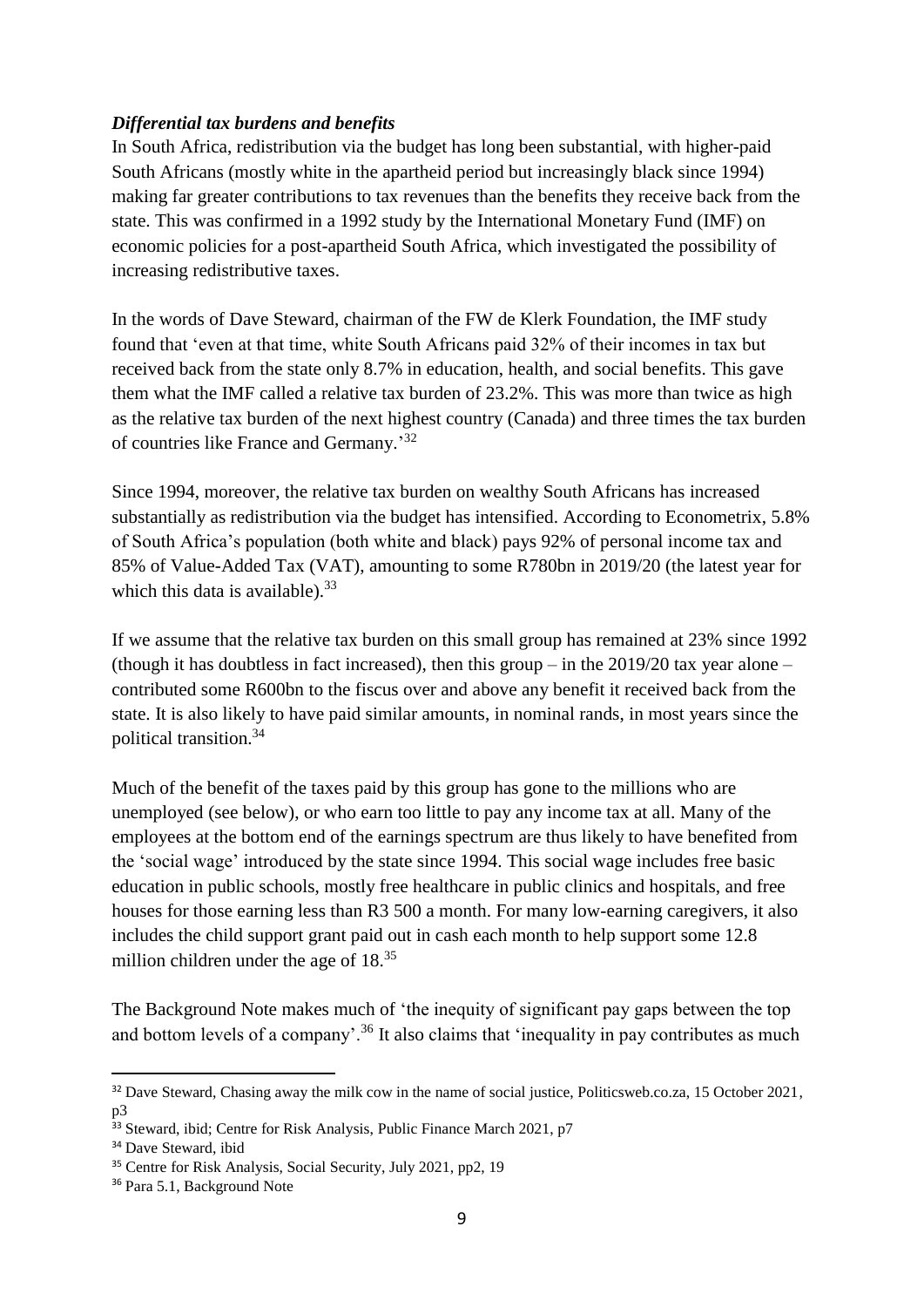to overall income inequality as joblessness'. (This claim is dubious, however, given the small number of high earners in the country and the extent of South Africa's unemployment crisis, as set out below.) Yet both the Bill and the Background Note ignore the extent of redistribution that routinely takes place via the budget and how much this helps to reduce inequality. Both also ignore the main factors contributing to inequality – which go far beyond wage differentials.

#### *Key factors contributing to inequality*

South Africa has one of the highest levels of income inequality in the world (63), as measured by the Gini coefficient.<sup>37</sup> Though this Gini score comes down significantly (to 53, according to one recent study)<sup>38</sup> once social grants and the wider social wage are taken into account, inequality in South Africa nevertheless remains disturbingly high. However, this has little to do with the wage gap between the highest and lowest paid employees in listed companies – which number a mere 330 in total<sup>39</sup> – or in the country's 700 or so state-owned enterprises. The key reasons for inequality lie rather in a host of other factors.

#### *High unemployment*

The unemployment rate stands at 34% on the official definition, which excludes those too discouraged to keep looking for work, and at 44% on the expanded definition which takes many of those discouraged workers into account. Among youth aged 15 to 24 the official unemployment rate is higher still at 47%, while among youth aged 15 to 34 it stands at 64%. On the expanded definition, a staggering 75% of youths aged 15 to 24 are unemployed.<sup>40</sup>

Given these differences in how unemployment is defined, one of the most telling alternative indicators is the labour absorption rate. This rate measures the proportion of the working-age population (15 to 64) that is employed, and takes account of all those who do any work for pay, profit, or family gain. Assessed on this basis, South Africa's labour absorption rate stands at a dismal 38% overall.<sup>41</sup> It is even lower  $(35%)$  among the black majority. These figures reflect some of the worst labour absorption rates in the world – and are mirrored only in failed states and countries that deny women the opportunity to work.<sup>42</sup>

#### *Poor education*

<u>.</u>

The National Treasury has budgeted to spend some R390bn on education in the 2021/22 financial year. Of this total, roughly R270bn (69%) will go to schooling, while the remainder

<sup>37</sup> World Population Review, Gini Coefficient by Country 2021, https://worldpopulationreview.com/countryrankings/gini-coefficient-by-country 38

[http://webcms.uct.ac.za/sites/default/files/image\\_tool/images/560/Images/Publications/Working\\_papers/WP7\\_T](http://webcms.uct.ac.za/sites/default/files/image_tool/images/560/Images/Publications/Working_papers/WP7_Taxes-transfers-poverty-income-distribution-south-africa.pdf) [axes-transfers-poverty-income-distribution-south-africa.pdf](http://webcms.uct.ac.za/sites/default/files/image_tool/images/560/Images/Publications/Working_papers/WP7_Taxes-transfers-poverty-income-distribution-south-africa.pdf)

<sup>39</sup> Business Day 11 October 2021; Centre for Risk Analysis, Business, Infrastructure, and Communications, September 2021, p1

<sup>40</sup> Centre for Risk Analysis, 'Assets, Incomes, and the Labour Market', *2021 Socio-Economic Survey of South Africa*, p48

 $41$  CRA, ibid, p50

<sup>&</sup>lt;sup>42</sup> IRR, Notes prepared for the chair of the portfolio committee dealing with the Employment Equity Amendment Bill, 15 April 2021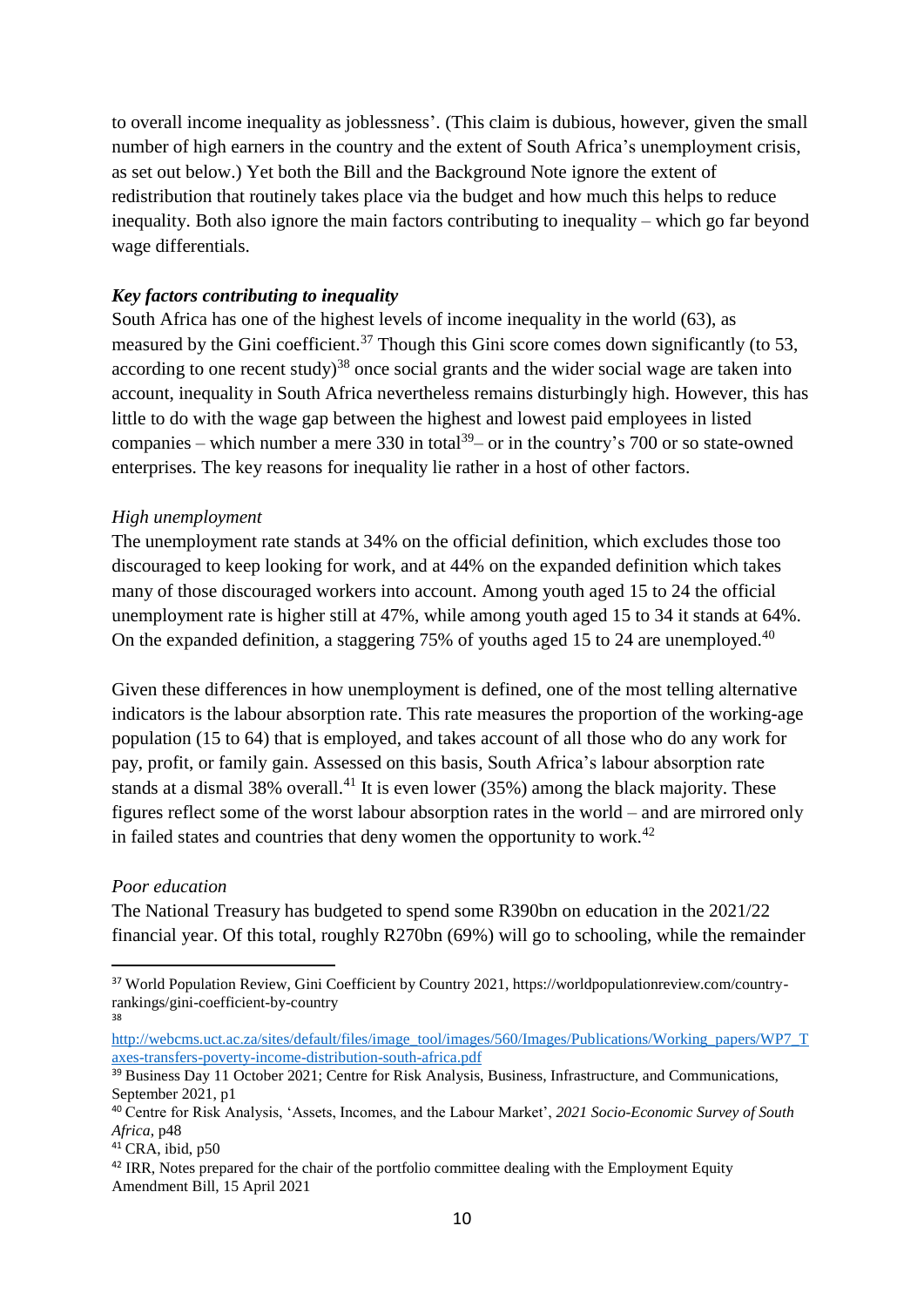has been allocated to post-school education: mainly at universities and in technical and vocational colleges.<sup>43</sup> Overall spending on education averages an impressive 7% of GDP,<sup>44</sup> yet the country gets little bang for its extensive buck.

School throughput is particularly poor. In 2018, for example, the Grade 10 class of pupils (most of whom would generally be expected to matriculate in three years' time) numbered a little over 1 million. However, so great was the subsequent drop-out rate from schools that fewer than 580 000 of these pupils sat for their matric examinations in 2020. Of those who wrote, only some 440 000 passed, indicating that the real matric pass rate was a mere 43%. Moreover, only 20% of the Grade 10 total passed matric with grades good enough to go to university, while a mere 12% passed mathematics with a mark of 30% or more.<sup>45</sup>

In 2020, thus, almost 600 000 youngsters left school without a matric and hence with little prospect of ever finding work. Nor was this an aberration from the norm. On the contrary, in virtually every year since the political transition, roughly 60% of youngsters have likewise left school without obtaining a matric. This helps explain why South Africa's youth unemployment rate, as earlier described, is so extraordinarily high.<sup>46</sup>

Completion rates at universities and universities of technology are generally dismal too. In 2019, for example, these rates averaged a mere 21% for undergraduate diplomas and 17% for undergraduate degrees. Completion rates were particularly low, moreover, in STEM degree subjects, standing that year at 12% for computer and information sciences, 13% for mathematics and statistics, 17% for physical sciences, and 21% for engineering.<sup>47</sup>

# *Skills shortages*

Poor educational outcomes play a major part in the country's skills shortage. This shortage has been exacerbated, moreover, by strict controls on skilled immigration, coupled with considerable emigration among the relatively few people with high levels of qualification and experience. However, the Bill overlooks these factors too.

Comments law firm CliffeDekkerHofmeyr: 'It is common knowledge that South Africa is a victim of the so-called "brain drain" that sees numerous skilled people leaving the country in pursuit of perceived better opportunities in foreign jurisdictions… [The upshot] is that both public and state-owned companies compete not only with private companies but also with foreign jurisdictions for the services of well-qualified and experienced executives whose expertise is becoming increasingly scarce…and transferable.'<sup>48</sup>

<sup>43</sup> Centre for Risk Analysis, Education, June 2021, p3

<sup>44</sup> Centre for Risk Analysis, Public Finance, March 2021, p28

<sup>45</sup> CRA, Education, June 2021, p46

<sup>46</sup> CRA, Assets, Incomes, and the Labour Market, 2021 Socio-Economic Survey of South Africa, p48; Quarterly Labour Force Survey, Second Quarter 2021, p48

<sup>47</sup> CRA, Education, June 2021, p72

<sup>48</sup> cliffedekkerhofmeyr.com, ibid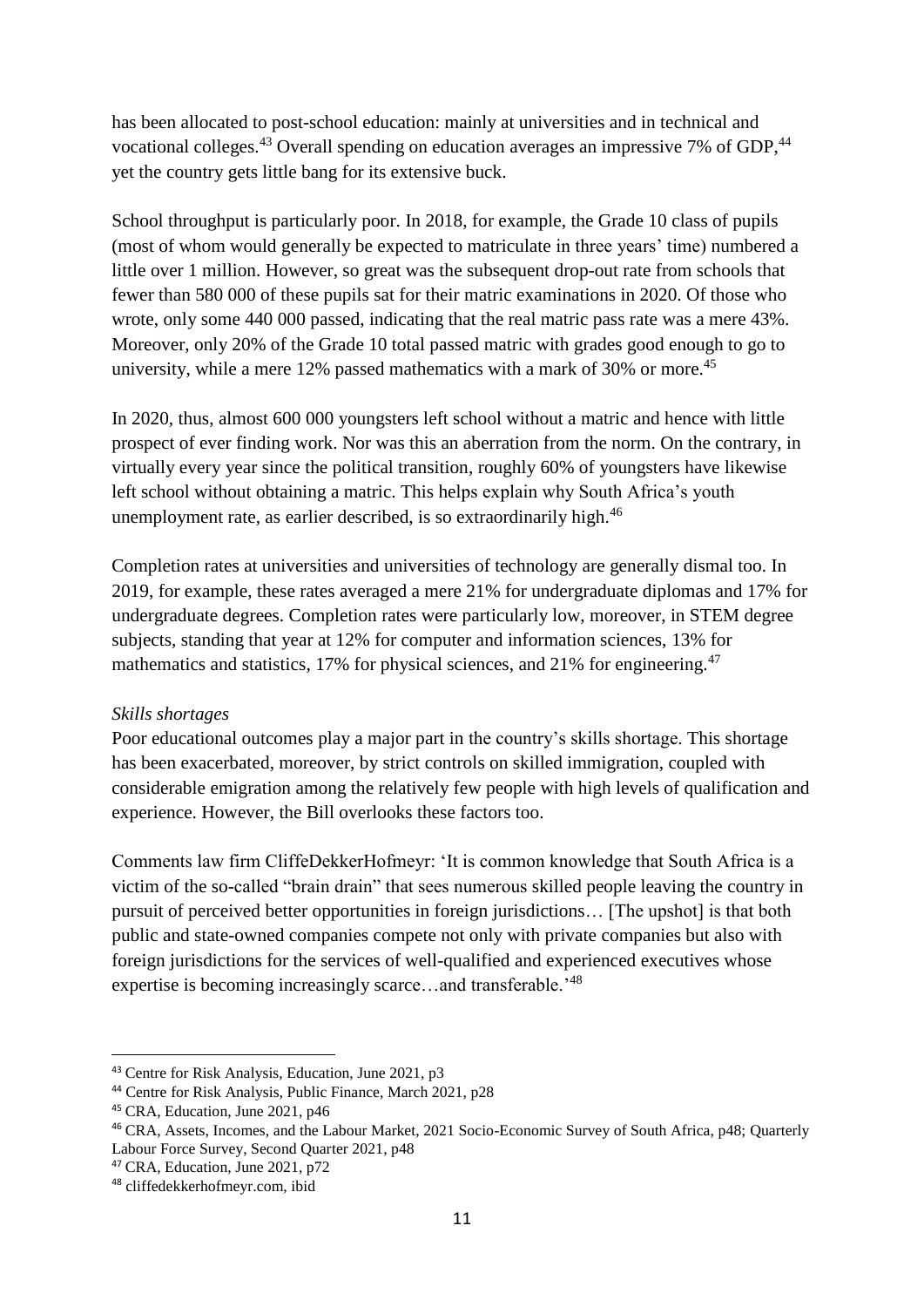### *Invalid international comparisons*

Inequality in South Africa is of a different order from that found in many Western countries. It also has a complex set of reasons going far beyond remuneration gaps and what the Background Note describes as 'the injustice of excessive pay'.<sup>49</sup> The steps that some Western countries have taken to tackle inequality by exposing wage gaps are therefore largely irrelevant to the challenges that South Africa confronts. But the Bill and its Background Note ignore this reality in pushing for interventions that are inappropriate and likely to be ineffective.

The Background Note makes much of the steps that several countries have taken to publicise executive pay. In the European Union, the United Kingdom (UK), and Australia, the note says, it has become 'common practice…to require disclosure of remuneration for specified senior executive positions'. Though this requirement has been aimed mainly at executive directors, it has recently been expanded in the UK, for example, to include chief executives and their deputies.<sup>50</sup>

The Background Note brushes over the extent to which other countries demand the disclosure of wage gaps too. The only example it provides is a 2015 rule of the United States' Securities and Exchange Commission which requires public companies to 'disclose the ratio of the compensation of its chief executive officer to its employees'.<sup>51</sup>

For the rest, the Background Note speaks in vague and general terms about 'significant shareholder dissatisfaction over pay'. It also mentions 'several' instances in the last year when 'the remuneration policies of large listed companies did not receive 75% shareholder support'. It acknowledges, too, that current laws in other countries generally require nothing more than that company boards should then 'discuss the matter with disgruntled shareholders'. It is only in Australia and the UK, it indicates, that 'successive votes' against a remuneration report may trigger director resignations or changes in the composition of the remuneration committee. 52

The Background Note is thus vague on the international experience it cites. It also ignores the fact that the inequality challenge in the countries or regions it mentions is entirely different from that found in South Africa. None of the comparator countries it cites has anything like South Africa's problems on unemployment, labour absorption, school and university throughput, and skills shortages. What these other countries have done in requiring disclosure of executive pay is thus unlikely to help against South Africa's far more pervasive and intractable challenges of unemployment, poverty, and resulting inequality.

<sup>49</sup> Para 5.10, Background Note

<sup>50</sup> Para 5.4, Background Note

<sup>51</sup> Para 5.18, Background Note

<sup>52</sup> Para 5.15, Background Note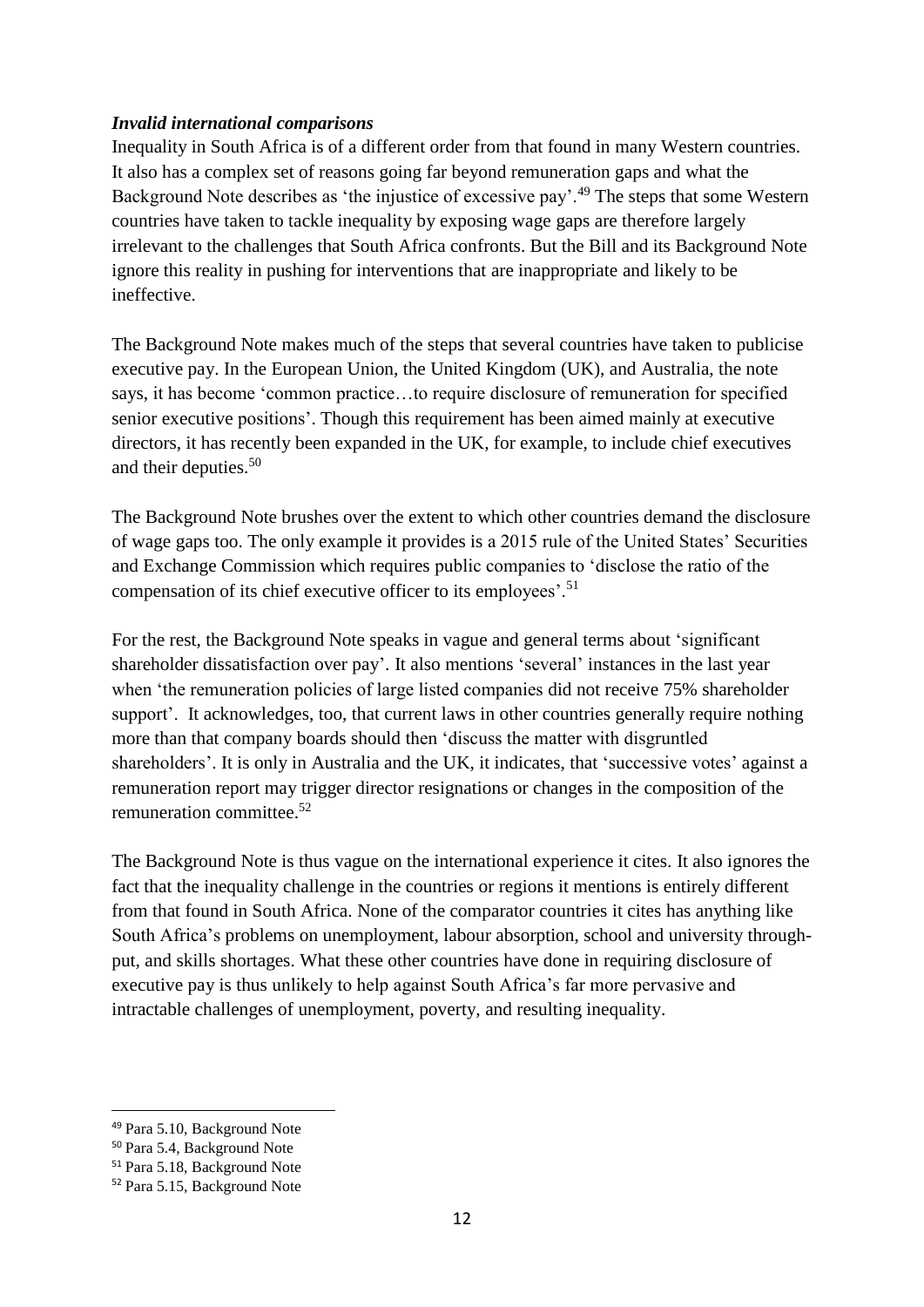The international comparisons on which the Bill seeks to rely have little salience, in short, while the disclosure obligations that might perhaps be helpful in these very different countries could well prove harmful here given the great pressures that business already confronts.

# *Enormous pressures on business in South Africa already*

The private sector in South Africa is already under enormous *regulatory pressure* from a host of onerous laws. These include black economic empowerment (BEE) rules requiring the fulfilment of unrealistic racial targets that amount to quotas in all but name. Companies also confront coercive labour laws that push up employment costs, worsen unemployment, undermine competitiveness, and add to social instability. Increasingly, the private sector also confronts damaging trade and price controls supposed aimed at increased 'localisation' and 're-industrialisation'. Particularly serious are accelerating threats to the property rights vital to a market economy and the maintenance of political and economic freedoms. These threats include pending constitutional and other amendment laws likely to allow the uncompensated expropriation or confiscation not only of land but also of buildings, shares, patents, and other assets.

The private sector also confronts a very difficult *operating environment*. This includes anaemic growth and a steady decline in GDP per capita over the past seven years. Electricity supply is also increasingly costly and remains erratic. Essential transport logistics are deteriorating too, with state-run ports and rail services becoming ever more expensive and unreliable. In recent years, road transport has been plagued by violent protests, arson attacks, and the killing of many truck drivers. Law and order is visibly crumbling – as was particularly evident in the July 2021 riots that cost some 350 lives and R50bn's worth of property damage. Corruption remains rampant, while governance at all tiers is increasingly dysfunctional. Public debt has risen exponentially since 2008, prompting all global ratings agencies to downgrade the country to 'junk' or sub-investment status.

In these circumstances, South Africa's policy priority should be to improve the operating environment for business and lighten the regulatory load. Wide-ranging structural reforms are what is urgently needed – not additional regulatory obligations likely to worsen the country's core unemployment problem.

# *Likely negative consequences of the Bill*

According to the Background Note, the Bill will have a 'shrinking effect' in that it will 'induce the boards of companies and senior executives to refrain from awarding and receiving excessive remuneration for fear of the adverse reputational consequences'.<sup>53</sup> This 'shrinking effect', the Bill assumes, will reduce wage gaps at listed and state-owned companies and so help overcome pervasive income inequality across the country.

<sup>1</sup> <sup>53</sup> Para 5.1(ii), Background Note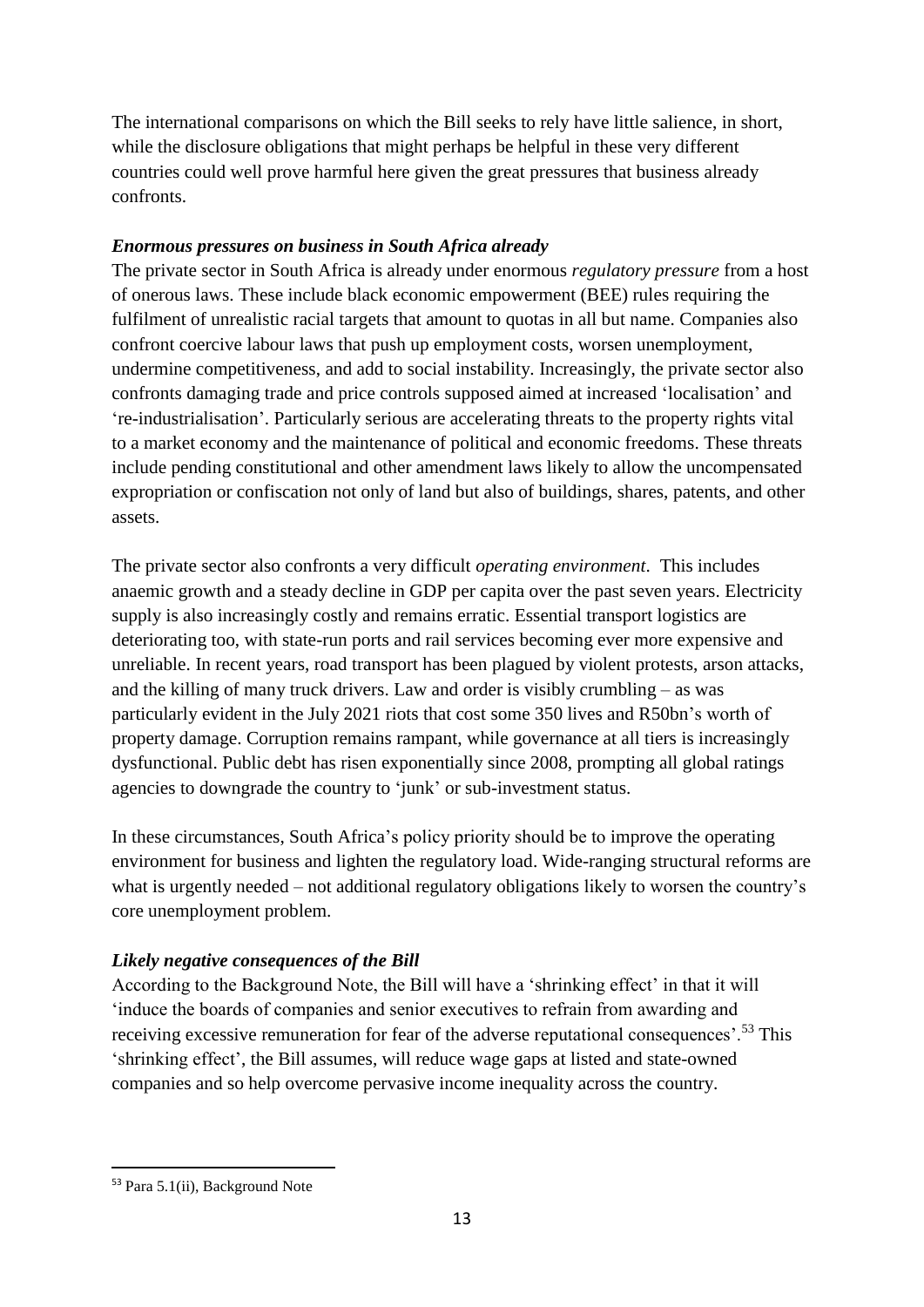In the real world, however, the consequences are likely to be very different. As Mouton warns, the compulsory disclosure of executive pay introduced by the Companies Act of 2008 seems to have generated not a 'shrinking effect' but rather a 'race to the top'.<sup>54</sup>

Says Mouton: 'The average bank CEO currently earns a guaranteed and short-term incentive package of just more than R30m a year, whereas in 2002 that same executive would have earned about R7m. This represents an increase of over 9% a year, while inflation was approximately 5%. This excessive growth in pay can mostly be ascribed to benchmarking, which can be performed only if remuneration is disclosed to the public.<sup>55</sup>

At the same time, as Mouton points out too, 'remuneration is an important tool to incentivise CEOs and their management teams to outperform their peers'.<sup>56</sup> In private companies, moreover – whether these are listed on the JSE or not – executive remuneration should be decided by company owners, without excessive regulatory intervention, as the owners are the ones who will suffer losses if executives are overpaid and this affects the company's bottom line.

The Bill might also be an intermediate measure aimed at preparing the way for executive pay caps. In time, new rules could prohibit, for example, the top-paid 5% of employees from earning more than 10 or 20 times the salaries paid to the lowest 5%. This would be an arbitrary and excessive state intervention in the ability of company owners to decide for themselves on executive remuneration.

In addition, the Bill is likely to deter capable candidates from taking up senior posts because its rules are calculated to foment hostility and resentment towards highly paid executives. It will exacerbate the brain drain by encouraging more executives to emigrate. It will also deter international managers from applying for South African jobs, further shrinking the available talent pool.

Worse still, the Bill will promote division and polarisation in the workplace. It will encourage unrealistic wage demands, particularly from lower-paid employees. It may also spark more stoppages and strikes, so undermining productivity and competitiveness, leading to wage losses among striking staff, and putting companies under so much additional pressure that retrenchments and even closures become more difficult to avoid – especially in the current low-growth environment.

The Bill could also encourage companies to mechanise (supermarket tellers are already at risk of being replaced by self-service options, for instance) or to out-source low-paid jobs wherever possible. This will diminish already scarce employment opportunities for poorly skilled and inexperienced people and add to the crisis of youth unemployment. This, in turn,

<sup>1</sup> <sup>54</sup> Sunday Times Business Times 24 October 2021

<sup>55</sup> Ibid

<sup>56</sup> Sunday Times Business Times 24 October 2021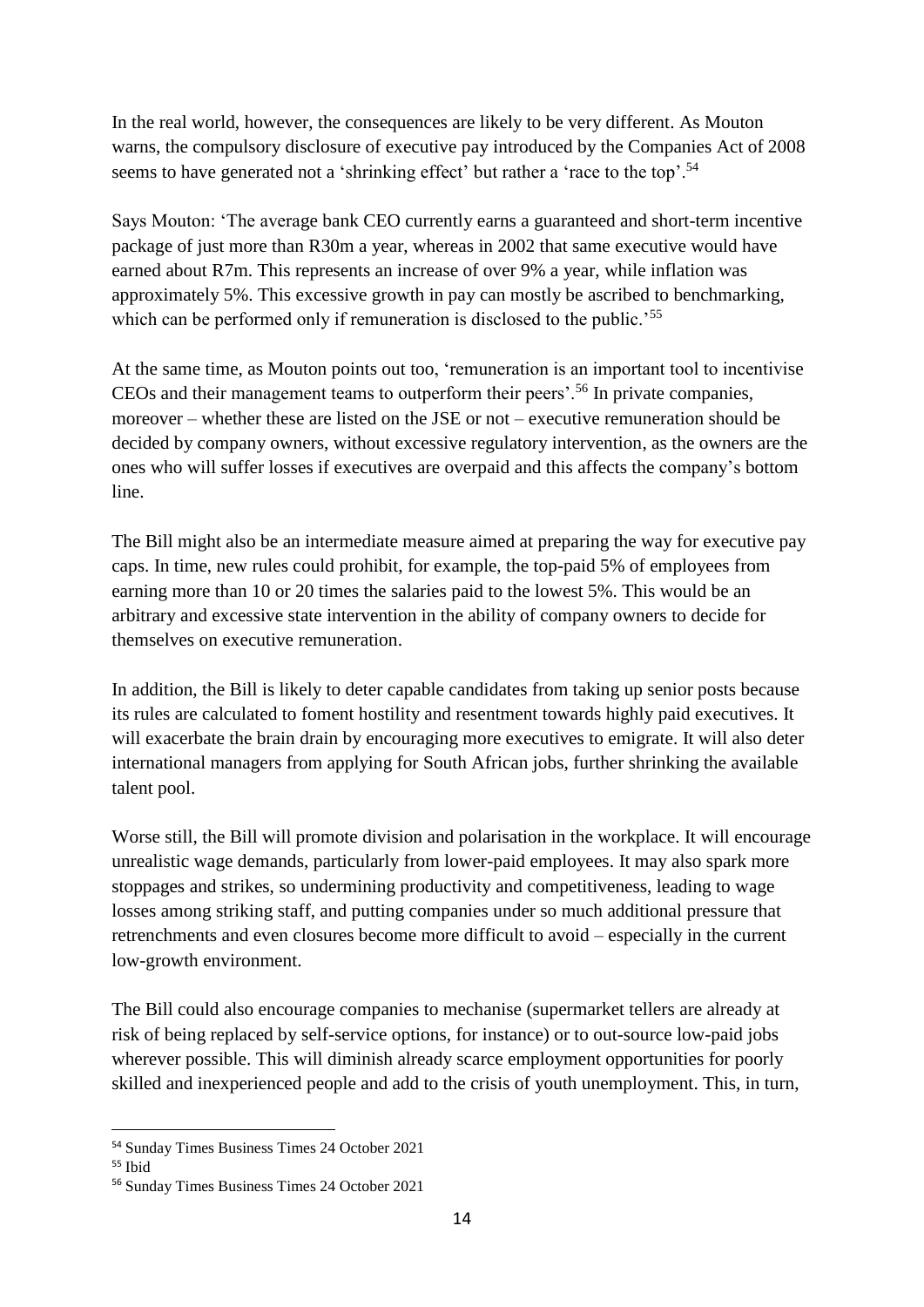will help spark more violent protests, so undermining stability, further eroding business confidence, and deterring the direct investment vital to growth and rising prosperity.

# **Using the Bill to advance the National Democratic Revolution**

The African National Congress (ANC) and its allies in the South African Communist Party (SACP) and the Congress of South African Trade Unions (Cosatu) have long been committed to a Soviet-inspired national democratic revolution (NDR) aimed at taking South Africa by incremental steps from a predominantly capitalist economy to a socialist and then communist one.

In the present and more 'radical' phase of the NDR, one of the key objectives of the revolutionary alliance is to increase societal pressure for a shift from the recently introduced national minimum wage to a 'living wage'.<sup>57</sup>

A 'living wage' will require a 'freeze' on executive pay, as the SACP puts it.<sup>58</sup> It will also demand increased wages and benefits at lower levels, irrespective of how damaging these might be in eroding competitiveness and pushing more poorly skilled people right out of the labour market. Such outcomes will further reduce business autonomy, while adding to joblessness, instability, and revolutionary potential. It is these NDR objectives that the wagegap clauses in the Bill are primarily intended to help achieve.

A living wage, as Cosatu stresses, also requires, among other things:<sup>59</sup>

- 'the implementation of National Health Insurance' (which will bring private healthcare under comprehensive state control and greatly increase dependency on the government);
- the provision of adequate funding for 'Free Education for poor and working class students' (which will add to public debt while expanding the number of radicalised student drop-outs and graduates unable to find work in a struggling economy); and
- the introduction of 'comprehensive social security' (which will bring private pensions under state control and usher in a universal basic income grant which will be so unaffordable – and so impossible to withdraw – that the South African Reserve Bank will come under enormous pressure to embrace 'modern monetary theory' with its emphasis on the unconstrained printing and other creation of fiat money).

Interventions of this kind will help cripple the capitalist economy – which will then also be stigmatised and blamed for its supposed inability to serve 'the interests of the majority of South Africans'.<sup>60</sup> They will also entrench dependency on the state, as people will have little choice but to rely on an ineffective and corrupt government for the fulfilment of their key

<sup>&</sup>lt;u>.</u> <sup>57</sup> SACP, Closing address by general secretary Dr Blade Nzimande to the 14<sup>th</sup> National Congress, July 2017; Cosatu, 13th National Congress Declarations, September 2018

<sup>&</sup>lt;sup>58</sup> Nzimande, closing address to SACP 14<sup>th</sup> National Congress, July 2017

<sup>59</sup> Cosatu, 13th National Congress Declarations, September 2018

 $60$  Nzimande, closing address to SACP  $14<sup>th</sup>$  National Congress, July 2017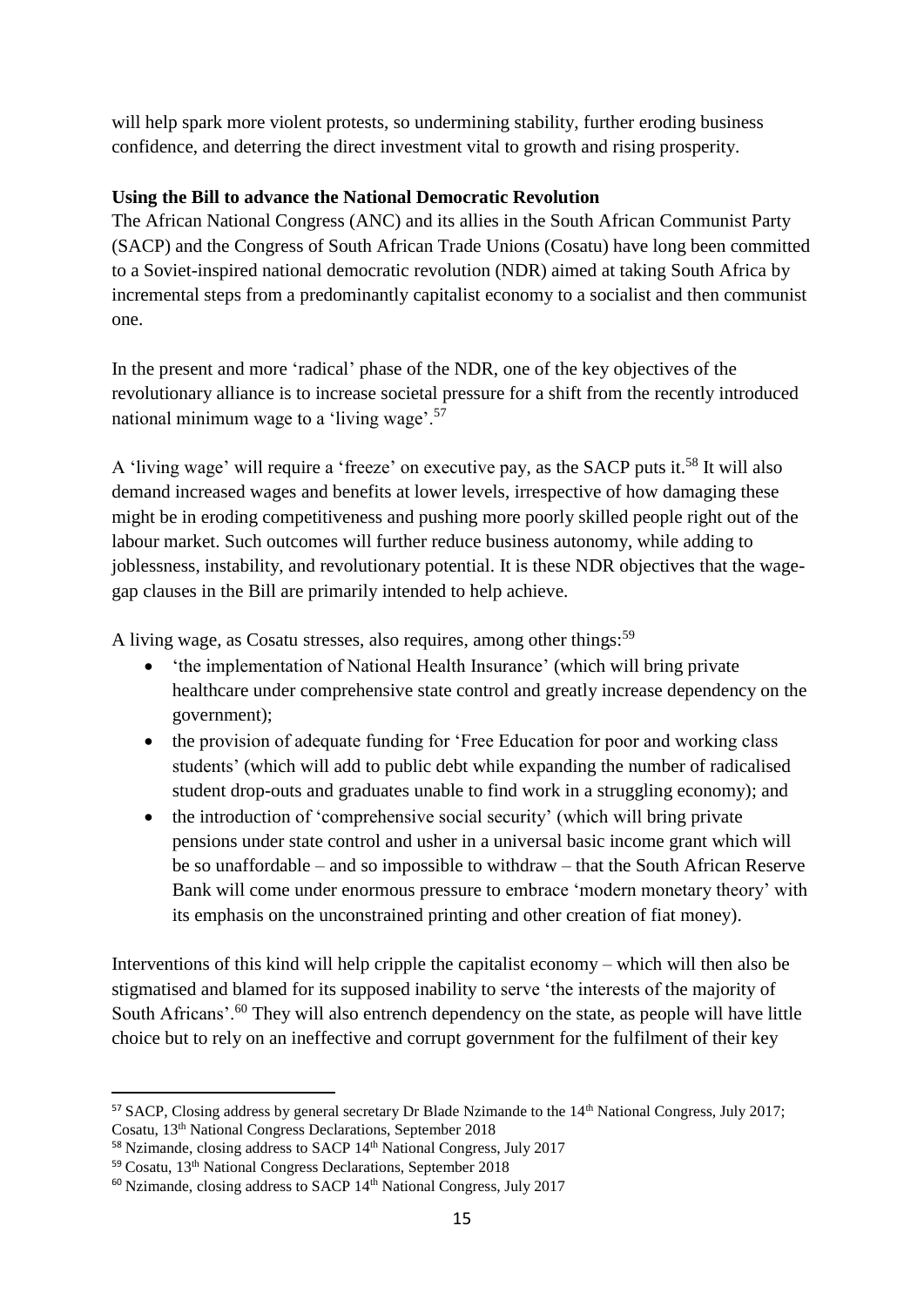needs. At the same time, these interventions will increase the state's capacity to 'discipline' capital and ensure that its enormous resources are harnessed towards NDR objectives.

The overall result will be to help move the country closer to what the SACP describes as a 'socialised society'. Such a society has 'a mixed economy' in which 'capitalism is still present', but 'the socialised component of the economy is dominant and hegemonic. The socialised economy is that part of the economy premised on meeting social needs and not private profits'.<sup>61</sup>

This NDR analysis implicitly condemns private sector profits as damaging and inherently immoral. In fact, however, it is businesses' need to ensure that income exceeds expenditure that keeps salaries in check at all levels, promotes efficiency and innovation, stimulates competition, and keeps companies attuned to meeting customer needs and wants.

Many governments, by contrast – and particularly those in one-party dominant states with little prospect of being voted out of power – are largely indifferent to citizen needs. This, in turn (as 28 years of ANC rule have conclusively shown) promotes inefficiency, wastefulness, and corruption. It also leads to declining standards of delivery in all important spheres: from education, healthcare, and policing to housing, transport, electricity, water, and sanitation.

The Bill's wage-gap provisions may constitute a relatively small part of the NDR, but they nevertheless have the capacity to do significant harm. With the economy already badly damaged by successive NDR interventions over almost three decades, it is time to call a halt to the revolution – not intensify its interventions in any sphere.

# **Uncertainty in the new 'BEE' powers of the Companies Tribunal**

The Companies Act of 2008 establishes a Companies Tribunal (the Tribunal) as a juristic person with jurisdiction throughout the country. The Tribunal consists of a chairperson and 'not less than ten other women or men', all of whom are appointed by the minister of trade, industry, and competition (the minister). This method of appointment is enough to undermine the separation of powers required by the Constitution – and to rob the Tribunal of the institutional independence and impartiality the Companies Act purports to give it.  $62$ 

The Tribunal may 'adjudicate' on any application made to it and 'perform any other function assigned to it' by the Companies Act. It may also 'make any order provided for' in the Companies Act, while its orders may be 'filed in the High Court as an order of the court, in accordance with its rules'.<sup>63</sup>

The Bill proposes various changes to the powers and functions of the Tribunal. Under these clauses, for example, the Tribunal is to have increased scope for compulsory arbitration and

1

<sup>&</sup>lt;sup>61</sup> The South African Road to Socialism, SACP Political Programme 2012 to 2017

<sup>62</sup> Sections 193(1), 194(4), 194(1), Companies Act

<sup>63</sup> Section 195(1), (8), ibid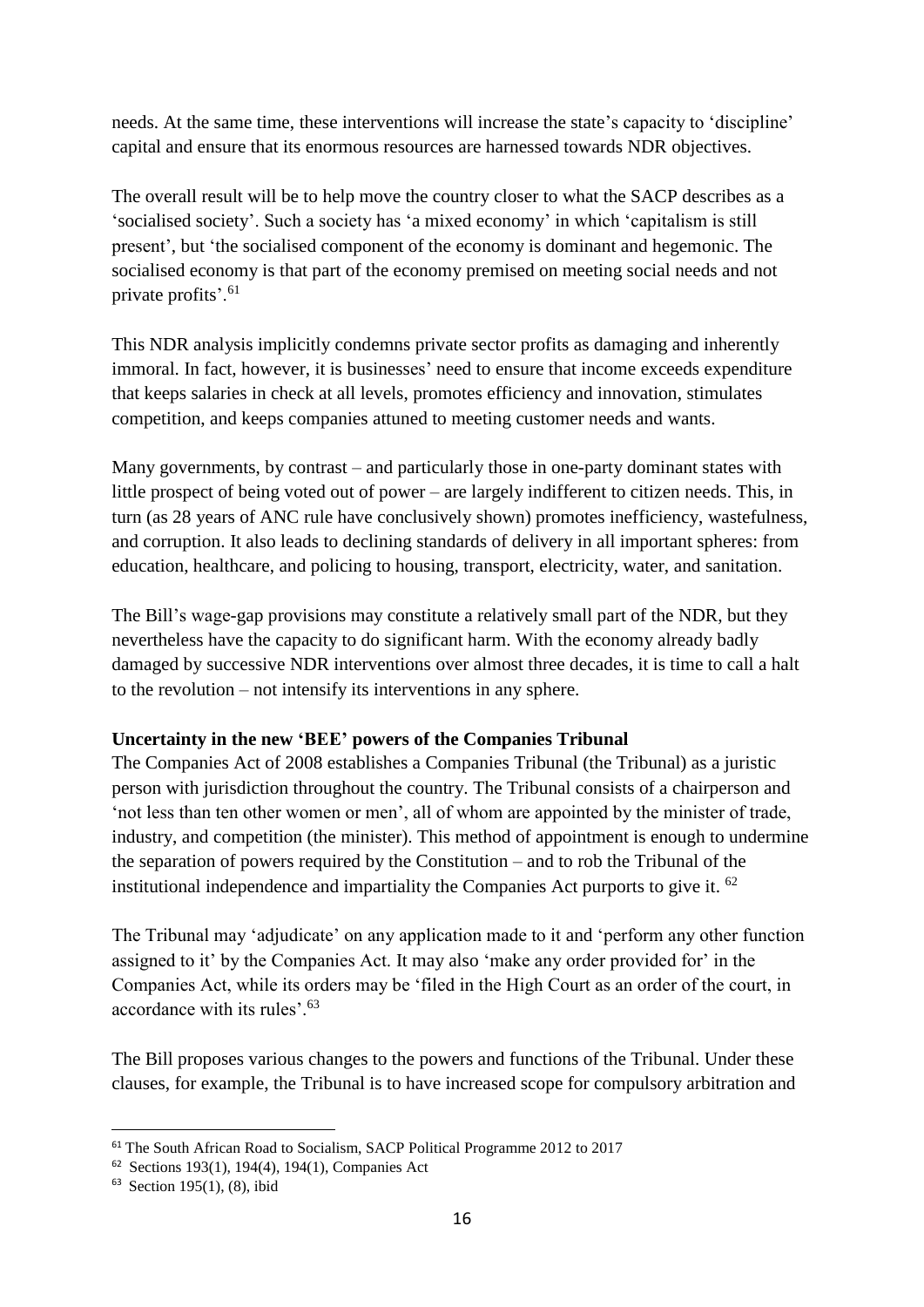the issuing of binding arbitration awards. (According to the Bill, if a matter is referred to the Tribunal for mediation or conciliation and the Tribunal concludes that 'there is no reasonable probability' of a dispute being resolved in this way, then the Tribunal may issue a certificate of 'non-resolution'. This in turn empowers any 'affected person' to refer the matter to the Tribunal for arbitration and the issuing of an arbitrator's award which 'shall be final and binding on the parties'.) <sup>64</sup>

Particularly disturbing is a provision in the Bill giving the Tribunal the power to 'conciliate mediate, arbitrate, or adjudicate an any administrative matters affecting any person in terms of this Act as may be referred to it…by the B-BBEE Commission [the BEE Commission] in terms of the Broad-Based Black Economic Empowerment Act of 2003 [the BEE Act] and make an appropriate order'.<sup>65</sup>

The BEE Commission was established under the 2013 amendments to the BEE Act. Like the Companies Tribunal, the BEE Commission is a creature of the executive, for its head is a 'commissioner' who is appointed by the minister, is subject to his 'directives', and is entitled to such 'remuneration' and other benefits as the minister may decide. [Section 13B, 13C, BEE Act<sup>166</sup>

The Commission's functions are, among other things, to 'promote adherence' to the BEE Act, 'receive complaints' under it, 'investigate' any BEE matter, maintain a registry of 'major' BEE transactions, and 'receive and analyse' the BEE compliance reports that all organs of state and listed companies must submit to it. <sup>67</sup>

Significantly, the Commission also has the power to investigate and 'make a finding as to whether any BEE initiative involves a fronting practice'.<sup>68</sup> The BEE Act defines a 'fronting' practice' as any 'transaction, arrangement, act, or conduct that directly or indirectly undermines or frustrates the achievement of the objectives' of the BEE Act. This definition is extraordinarily wide-ranging – and goes far beyond the government's oft-repeated depiction of fronting as 'a form of fraud'. <sup>69</sup>

Under the BEE Act, a person is 'guilty of an offence' if he knowingly 'engages in a fronting practice'. Potential penalties are severe, for any person convicted of this offence is punishable by a fine, imprisonment for up to ten years, or both. If the person convicted is 'not a natural person', then 'a fine not exceeding 10 per cent of its annual turnover' may be imposed.  $^{70}$ 

<sup>64</sup> Sections 166(2) and (2A), Bill

<sup>65</sup> Section 195(d),(e), Bill

<sup>66</sup> Sections 13B, 13C, Broad-Based Black Economic Empowerment Act of 2003, as amended (BEE Act)

<sup>67</sup> Sections 13F, 13G, BEE Act

<sup>68</sup> Section 13J(1), (3), BEE Act

<sup>69</sup> Anthea Jeffery, *BEE: Helping or Hurting?* Tafelberg, Johannesburg and Cape Town, 2014, pp188-189

<sup>70</sup> Section 13O, BEE Act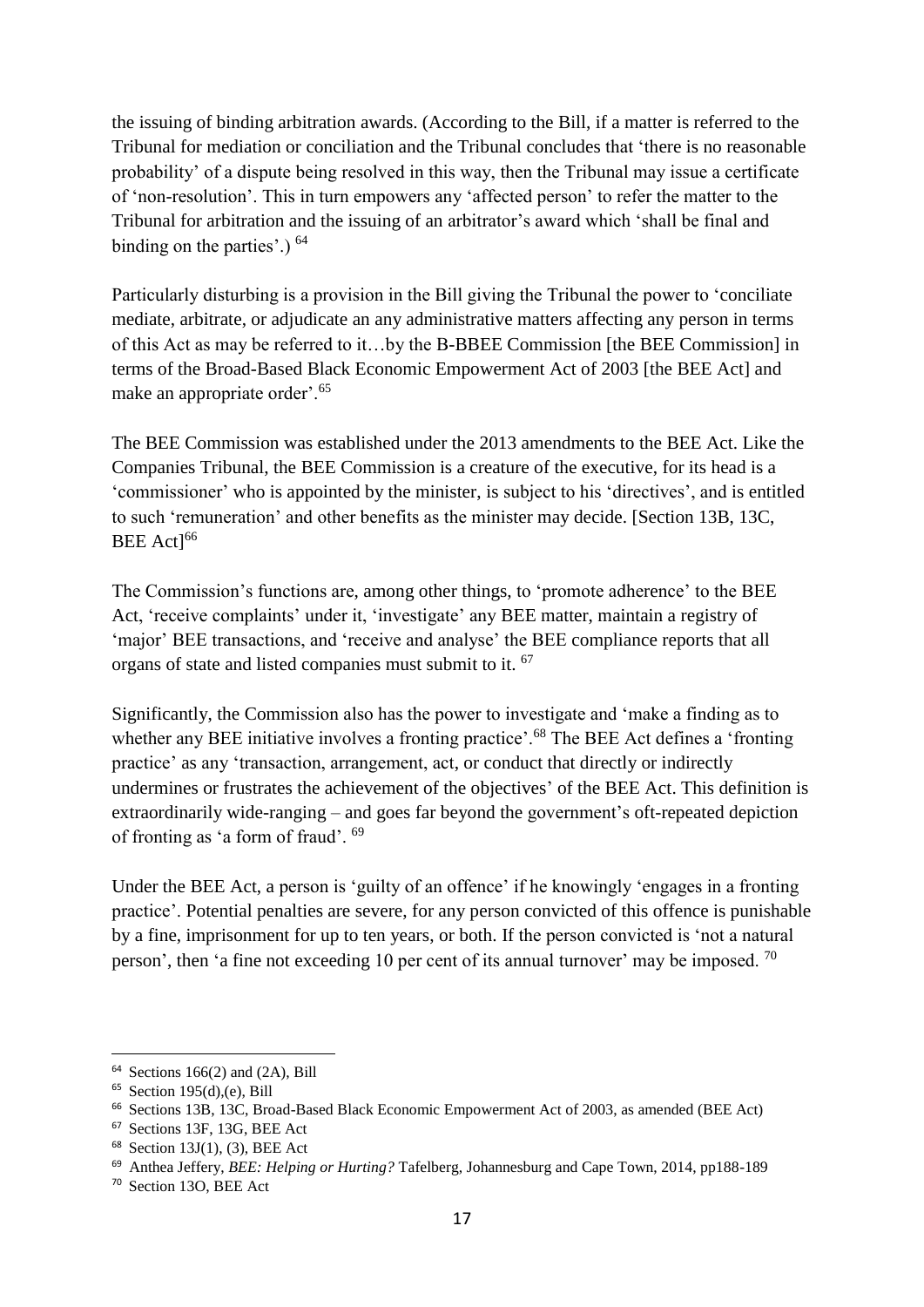The BEE Act allows jail terms and extremely heavy fines to be imposed on executives and companies for failures to meet BEE targets that shortages of skills, capital, and business experience among black South Africans make difficult to fulfil. Yet the government seems indifferent to the adverse consequences on investment, growth, and employment these draconian penalties are likely to have. Instead, its attitude seems to be summed up in the words of Sandile Zungu, a member of the BEE presidential advisory council, who said in 2013 (when these provisions were being written into the BEE Act): 'We want to see culprits behind bars. Fronting penalties should include imprisonment of both shareholders and directors<sup>371</sup>

Against this background, what then is the significance of the provisions in the Bill giving the Tribunal the power to 'adjudicate' on 'any administrative matters affecting any person in terms of this Act as may be referred to it by the BEE Commission in terms of the BEE Act' and then 'make an appropriate order'?<sup>72</sup>

Does this wording mean that the Tribunal will be empowered to find companies guilty of 'fronting practices' and then impose massive fines on them or even send their directors to jail? Or does the reference in the Bill to 'any administrative matters' mean that the Tribunal will be confined to ruling on more 'administrative' issues: whether listed companies have complied with their BEE reporting obligations, for example, or whether they have notified the BEE Commission of any 'major' BEE transaction they have concluded?  $73$ 

The wording in the Bill fails to provide a clear answer. It is thus so inherently uncertain that it cannot pass constitutional muster. Instead, it contradicts the doctrine against vagueness of laws (as described by the Constitutional Court in various rulings) and undermines the rule of law. Yet 'the supremacy of the rule of law' is a founding value of South Africa's democracy and is especially protected and entrenched in the founding provisions of the Constitution. In addition, the Constitution is 'the supreme law of the Republic', while any 'law…inconsistent with it is invalid'.  $74$ 

The Bill's proposed amendments to Section 195 of the Companies Act are thus unconstitutional and cannot lawfully be written into the Act. Instead, they must be removed from the Bill.

#### **The way forward**

<u>.</u>

Both the proposed 'wage-gap' and 'BEE' amendments to the Bill, as earlier described, should be removed from the measure.

<sup>&</sup>lt;sup>71</sup> The Citizen 4 October 2013

 $72$  Sections 195(1)(d)(e), Bill

<sup>73</sup> Sections 13F, 13G, BEE Act

<sup>74</sup> Sections 1(c), 2, Constitution of the Republic of South Africa, 1996